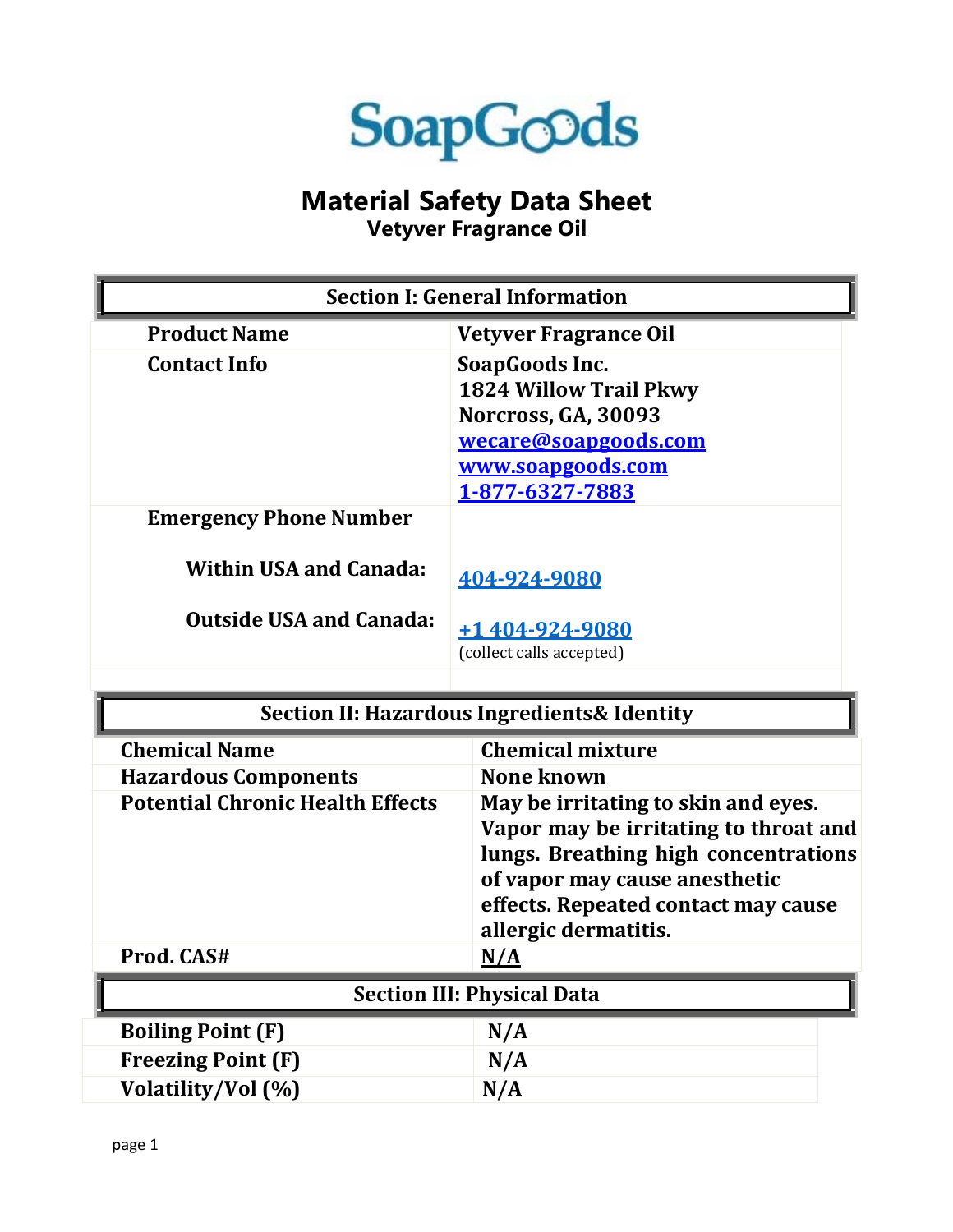| <b>Melting Point</b>                              | N/A                                                       |
|---------------------------------------------------|-----------------------------------------------------------|
| <b>Vapor Pressure</b>                             | 0.0124                                                    |
| Vapor Density (air=1)                             | 1.0300                                                    |
| <b>Solubility in H2O</b>                          | Insoluble                                                 |
| <b>Appearance / Odor</b>                          | with<br>golden<br>yellow<br>liquid<br>characteristic odor |
| <b>Specific Gravity/Density</b>                   | 1.0330                                                    |
| <b>Evaporation Rate</b>                           | N/A                                                       |
| pH                                                | N/A                                                       |
| <b>Section IV: Fire and Explosion Hazard Data</b> |                                                           |
| <b>Flash Point</b>                                | $>200$ F                                                  |
| <b>Lower Flame Limit</b>                          | N/A                                                       |
| <b>Higher Flame Limit</b>                         | N/A                                                       |
| Eytinguich Modia for Firo                         | Col foam drychomical                                      |

| <b>Extinguish Media for Fire</b>      | Co <sub>2</sub> , foam, dry chemical                                     |
|---------------------------------------|--------------------------------------------------------------------------|
| <b>Special Firefighting Procedure</b> | <b>Self-contained breathing</b><br>apparatus and protective<br>clothing. |
| <b>Unusual Fire Hazard</b>            | None found                                                               |

## **Section V: Health Hazard Data**

| <b>First Aid Procedures:</b> |                                                                                                                                                  |
|------------------------------|--------------------------------------------------------------------------------------------------------------------------------------------------|
| <b>Inhalation</b>            | Remove to fresh air. If<br>breathing has stopped or is<br>irregular, administer artificial<br>respiration and oxygen. Seek<br>medical attention. |
| <b>Skin Contact</b>          | Wash with soap and water,<br>flush with large quantities of<br>water. Keep contaminated<br>clothing away from skin.                              |
| <b>Eye Contact</b>           | <b>Immediately flush eyes with</b><br>large quantities of water for at<br>least 15 minutes. Remove                                               |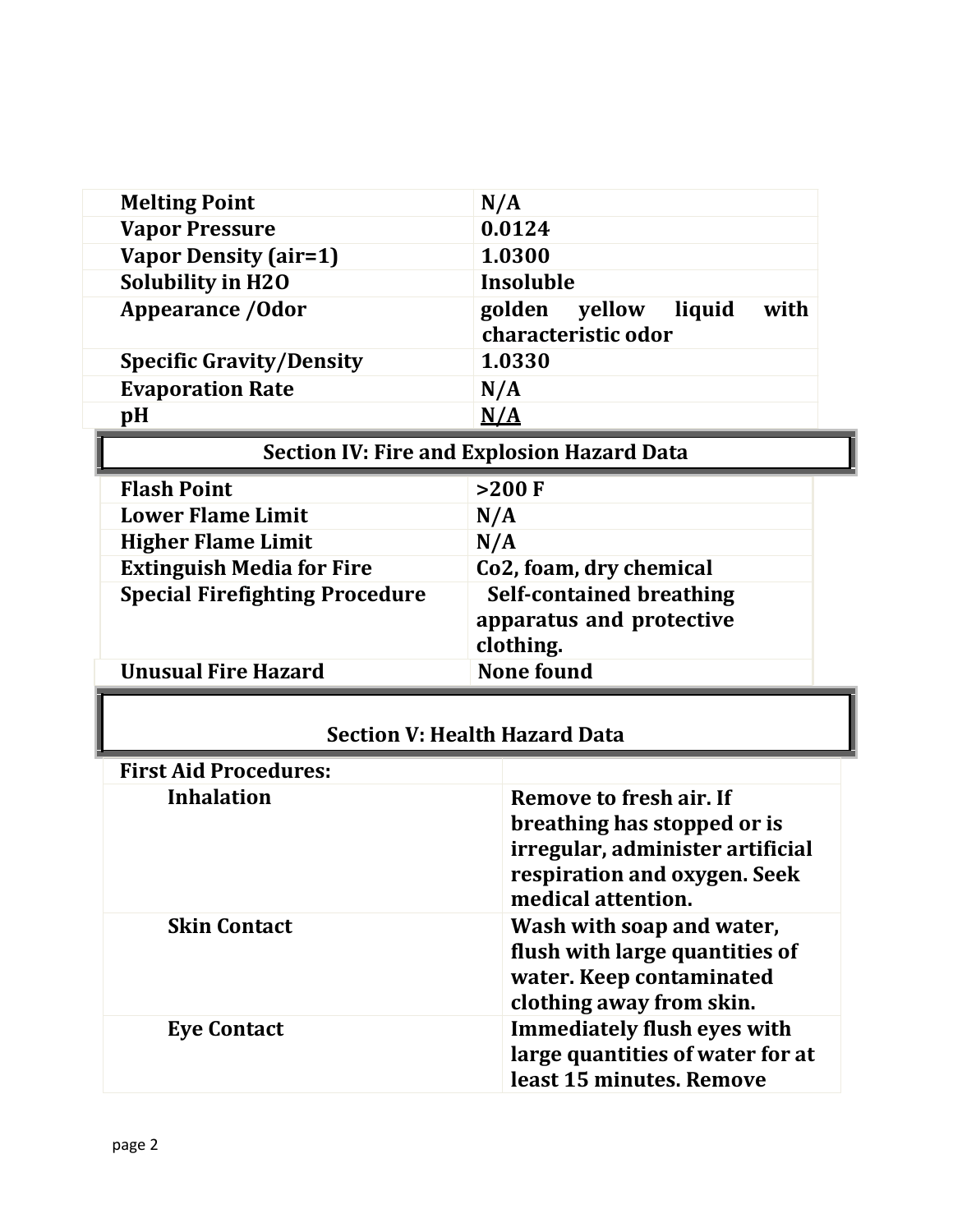|                                             | contact lenses. Call a physician<br>if irritation persists.                                                                                                                      |  |
|---------------------------------------------|----------------------------------------------------------------------------------------------------------------------------------------------------------------------------------|--|
| Ingestion                                   | If swallowed, immediately<br>dilute with two 8 ounce glasses<br>of water or milk. Contact<br>physician immediately.                                                              |  |
| <b>Section VI: Reactivity Data</b>          |                                                                                                                                                                                  |  |
| <b>Chemical Stability</b>                   | <b>Stable under normal conditions</b>                                                                                                                                            |  |
| <b>Conditions to Avoid</b>                  | Prolonged or excessive heat and/or<br>exposure to air may cause<br>decomposition or oxidation of the<br>material.                                                                |  |
| <b>Incompatible Materials</b>               | Avoid contact with strong acids,<br>strong bases, and materials that<br>react with unsaturated<br>hydrocarbons, alcohols and<br>aldehydes.                                       |  |
| <b>Decomposition Products</b>               | <b>Burning produces carbon</b><br>monoxide and carbon dioxide.                                                                                                                   |  |
| <b>Hazardous Polymerization</b>             | Will not occur.                                                                                                                                                                  |  |
| <b>Section VII: Spill or Leak Procedure</b> |                                                                                                                                                                                  |  |
| <b>For Spill</b>                            | <b>Cover liquids with absorptive</b><br>material. Sweep spilled material and<br>discard in approved disposal<br>container.                                                       |  |
| <b>Waste Disposal Method</b>                | Dispose of in accordance with local,<br>state and federal regulations.                                                                                                           |  |
| <b>Section VIII: Special Protection</b>     |                                                                                                                                                                                  |  |
| <b>Respiratory Protection</b>               | In well-ventilated areas, respiratory<br>protection is not normally required.<br>In confined, poorly ventilated areas,<br>the use of NIOSH approved<br>respiratory protection is |  |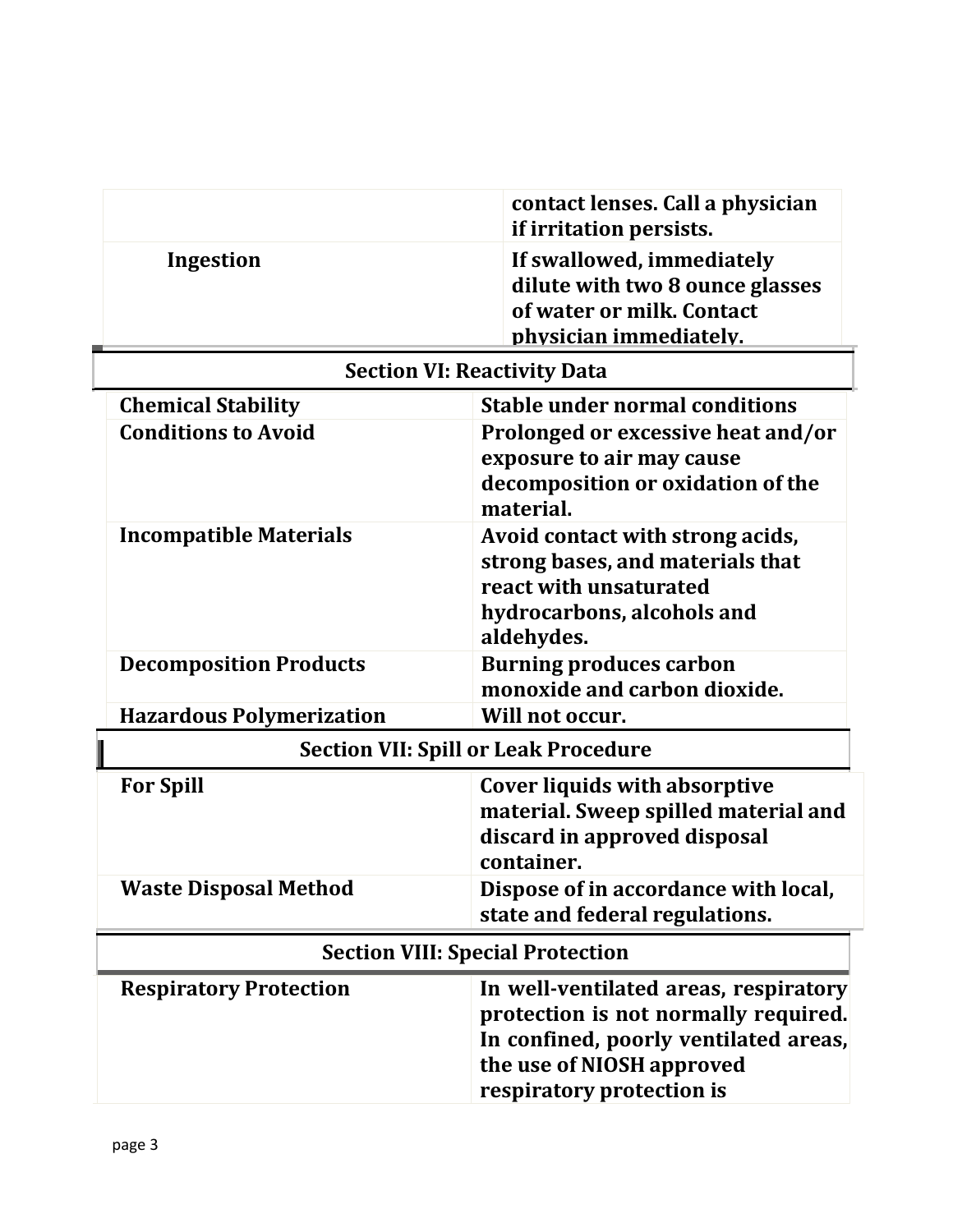|                                        | recommended.                                                                                                                                                                                                                  |
|----------------------------------------|-------------------------------------------------------------------------------------------------------------------------------------------------------------------------------------------------------------------------------|
| <b>Ventilation</b>                     | Provide adequate ventilation. Use                                                                                                                                                                                             |
|                                        | local exhaust fan if necessary.                                                                                                                                                                                               |
| <b>Protective Gloves</b>               | The use of chemical resistant gloves<br>is recommended. Acceptable<br>industrial hygiene practices should<br>be maintained.                                                                                                   |
| <b>Other Protective Equipment</b>      | The use of safety glasses is<br>recommended. If a material is to be<br>handled in a manner where<br>splashing may occur, the use of<br>splash goggles or face shield is<br>recommended.                                       |
| <b>Handling &amp; Storage</b>          | Apply according to good<br>manufacturing and industrial<br>hygiene practices.<br>It is recommended that this<br>material be stored in a cool, well-<br>ventilated area, avoiding open<br>flames or other sources of ignition. |
| <b>Section IX: Special Precautions</b> |                                                                                                                                                                                                                               |
| <b>Hazard Class</b>                    | N/A                                                                                                                                                                                                                           |
| <b>DOT Shipping Name</b>               | Not regulated                                                                                                                                                                                                                 |
| <b>Reportable Quantity (RQ)</b>        | N/A                                                                                                                                                                                                                           |
| <b>UN Number</b>                       | N/A                                                                                                                                                                                                                           |
| <b>NA Number</b>                       | N/A                                                                                                                                                                                                                           |
| <b>Packaging Size</b>                  | N/A                                                                                                                                                                                                                           |

Disclaimer

Soapgoods its affiliates and any other officers, directors or employees, agents, third-party content providers, merchants, sponsors, licensors or the like (now referred to as Soapgoods) cannot anticipate all conditions under which this information and its product, or the products of other manufacturers in combination with its product may be used. It is the user's responsibility to ensure safe conditions for handling, storage and disposal of the product, and to assume liability for loss, injury, damage or expense due to improper use. The information in the sheet was written based on the best knowledge, and experience currently available. You expressly agree that your use of this MSDS is at your sole risk. Soapgoods expressly disclaims all express or implied warranties or mechantability and fitness